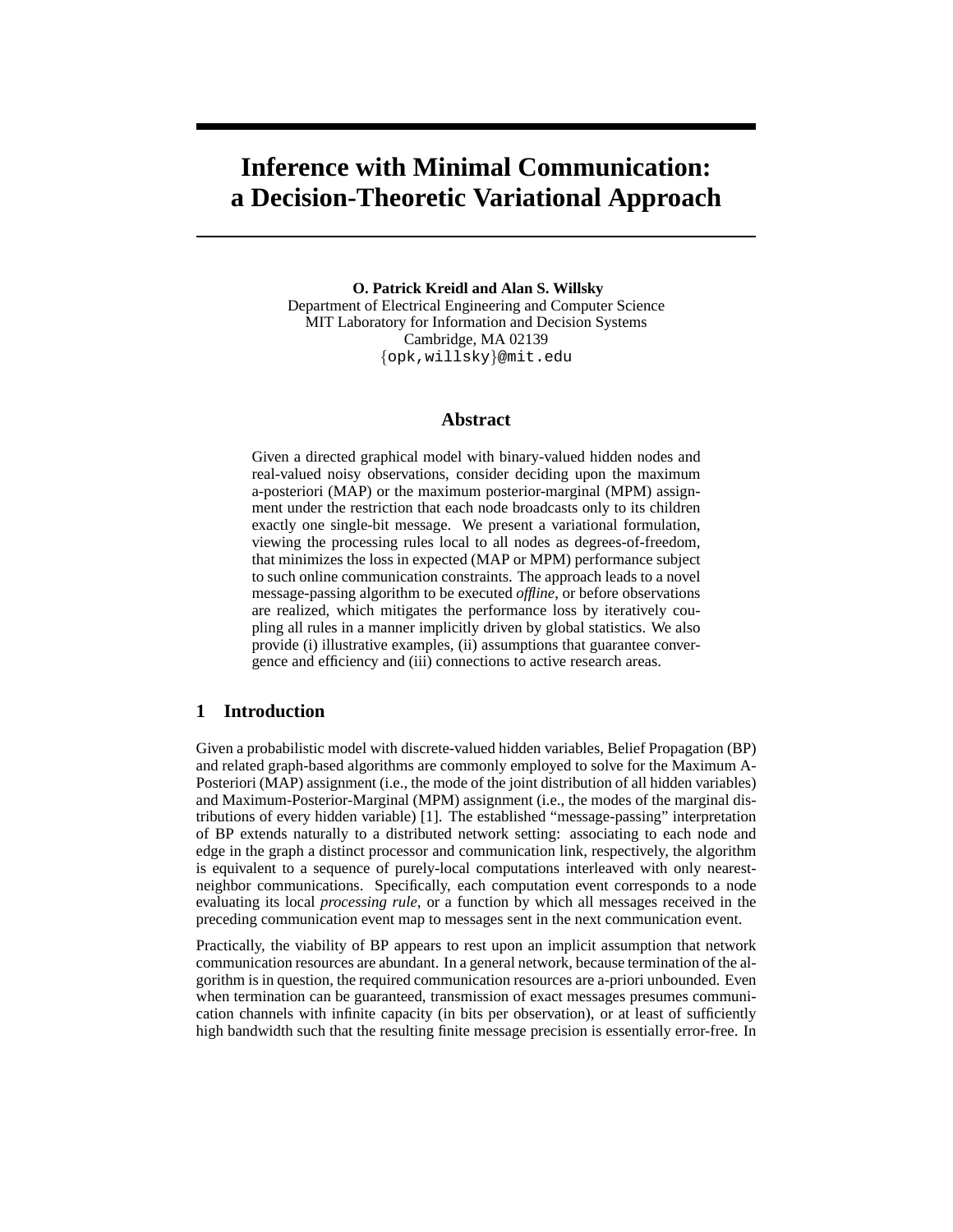some distributed settings (e.g., energy-limited wireless sensor networks), it may be prohibitively costly to justify such idealized online communications. While recent evidence suggests substantial but "small-enough" message errors will not alter the behavior of BP [2], [3], it also suggests BP may perform poorly when communication is very constrained.

Assuming communication constraints are severe, we examine the extent to which alternative processing rules can avoid a loss in (MAP or MPM) performance. Specifically, given a directed graphical model with binary-valued hidden variables and real-valued noisy observations, we assume each node may broadcast only to its children a single binary-valued message. We cast the problem within a variational formulation [4], seeking to minimize a decision-theoretic penalty function subject to such online communication constraints. The formulation turns out to be an extension of the optimization problem underlying the decentralized detection paradigm [5], [6], which advocates a team-theoretic [7] relaxation of the original problem to both justify a particular finite parameterization for all local processing rules and obtain an iterative algorithm to be executed *offline* (i.e., before observations are realized). To our knowledge, that this relaxation permits analytical progress given any directed acyclic network is new. Moreover, for MPM assignment in a tree-structured network, we discover an added convenience with respect to the envisioned distributed processor setting: the offline computation itself admits an efficient message-passing interpretation.

This paper is organized as follows. Section 2 details the decision-theoretic variational formulation for discrete-variable assignment. Section 3 summarizes the main results derived from its connection to decentralized detection, culminating in the offline message-passing algorithm and the assumptions that guarantee convergence and maximal efficiency. We omit the mathematical proofs [8] here, focusing instead on intuition and illustrative examples. Closing remarks and relations to other active research areas appear in Section 4.

## **2 Variational Formulation**

In abstraction, the basic ingredients are (i) a joint distribution  $p(x, y)$  for two length-N random vectors X and Y, taking hidden and observable values in the sets  $\{0,1\}^N$  and  $\mathbb{R}^N$ , respectively; (ii) a decision-theoretic penalty function  $J : \Gamma \to \mathbb{R}$ , where  $\Gamma$  denotes the set of all candidate strategies  $\gamma : \mathbb{R}^N \to \{0,1\}^N$  for posterior assignment; and (iii) the set  $\Gamma^{\mathcal{G}} \subset \Gamma$  of strategies that also respect stipulated communication constraints in a given  $N$ -node directed acyclic network  $\mathcal{G}$ . The ensuing optimization problem is expressed by

$$
J(\gamma^*) = \min_{\gamma \in \Gamma} J(\gamma) \quad \text{subject to } \gamma \in \Gamma^{\mathcal{G}}, \tag{1}
$$

where  $\gamma^*$  then represents an *optimal network-constrained strategy* for discrete-variable assignment. The following subsections provide details unseen at this level of abstraction.

### **2.1 Decision-Theoretic Penalty Function**

Let  $U = \gamma(Y)$  denote the decision process induced from the observation process Y by any candidate assignment strategy  $\gamma \in \Gamma$ . If we associate a numeric "cost"  $c(u, x)$  to every possible joint realization of  $(U, X)$ , then the expected cost is a well-posed penalty function:

$$
J(\gamma) = E[c(\gamma(Y), X)] = E[E[c(\gamma(Y), X) | Y]].
$$
 (2)

Expanding the inner expectation and recognizing  $p(x|y)$  to be proportional to  $p(x)p(y|x)$ for every y such that  $p(y) > 0$ , it follows that  $\bar{\gamma}^*$  minimizes (2) over  $\Gamma$  if and only if

$$
\bar{\gamma}^*(Y) = \arg \min_{u \in \{0,1\}^N} \sum_{x \in \{0,1\}^N} p(x)c(u, x)p(Y|x) \quad \text{with probability one.} \tag{3}
$$

Of note are (i) the likelihood function  $p(Y|x)$  is a finite-dimensional sufficient statistic of Y, (ii) real-valued coefficients  $b(u, x)$  provide a finite parameterization of the function space  $\Gamma$  and (iii) optimal coefficient values  $\bar{b}^*(u, x) = p(x)c(u, x)$  are computable offline.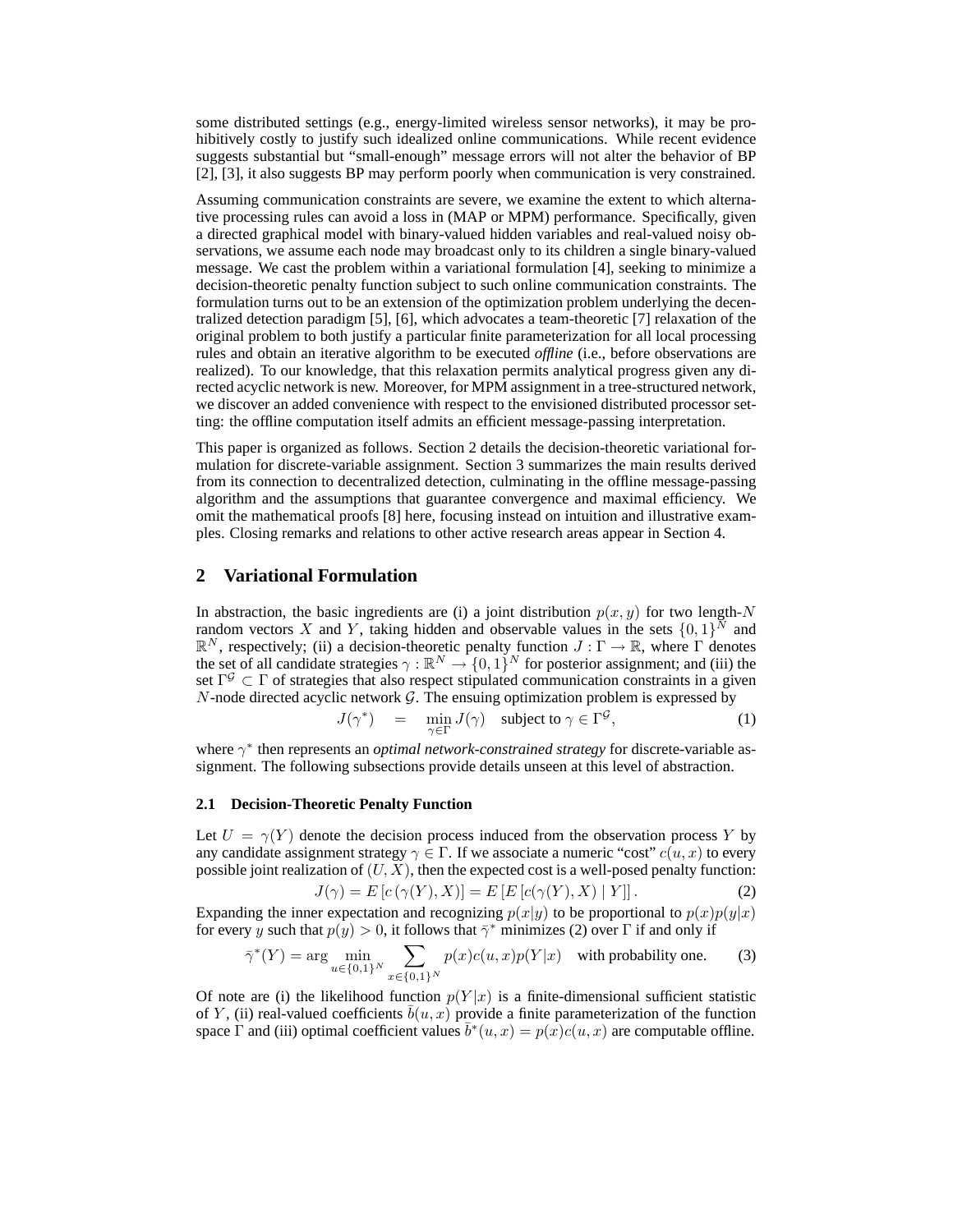Before introducing communication constraints, we illustrate by examples how the decisiontheoretic penalty function relates to familiar discrete-variable assignment problems.

*Example 1:* Let  $c(u, x)$  indicate whether  $u \neq x$ . Then (2) and (3) specialize to, respectively, the *word error rate* (viewing each  $x$  as an  $N$ -bit word) and the MAP strategy:

$$
\bar{\gamma}^*(Y) = \arg\max_{x \in \{0,1\}^N} p(x|Y) \quad \text{with probability one.}
$$

*Example 2:* Let  $c(u, x) = \sum_{n=1}^{N} c_n(u_n, x_n)$ , where each  $c_n$  indicates whether  $u_n \neq x_n$ .<br>Then (2) and (3) specialize to, respectively, the *bit error rate* and the MPM strategy:

$$
\bar{\gamma}^*(Y) = \left(\arg\max_{x_1 \in \{0,1\}} p(x_1|Y), \dots, \arg\max_{x_N \in \{0,1\}} p(x_N|Y)\right) \quad \text{with probability one.}
$$

#### **2.2 Network Communication Constraints**

Let  $\mathcal{G}(\mathcal{V}, \mathcal{E})$  be any directed acyclic graph with vertex set  $\mathcal{V} = \{1, \ldots, N\}$  and edge set

$$
\mathcal{E} = \{(i, j) \in \mathcal{V} \times \mathcal{V} \mid i \in \pi(j) \Leftrightarrow j \in \chi(i)\},\
$$

where index sets  $\pi(n) \subset V$  and  $\chi(n) \subset V$  indicate, respectively, the parents and children of each node  $n \in V$ . Without loss-of-generality, we assume the node labels respect the natural partial-order implied by the graph  $G$ ; specifically, we assume every node n has parent nodes  $\pi(n) \subset \{1, \ldots, n-1\}$  and child nodes  $\chi(n) \subset \{n+1, \ldots, N\}$ . Local to each node  $n \in V$  are the respective components  $X_n$  and  $\hat{Y}_n$  of the joint process  $(X, Y)$ . Under best-case assumptions on  $p(x, y)$  and G, Belief Propagation methods (e.g., max-product in Example 1, sum-product in Example 2) require at least  $2|\mathcal{E}|$  real-valued messages per observation  $Y = y$ , one per direction along each edge in G. In contrast, we insist upon a single forward-pass through G where each node n broadcasts to its children (if any) a single binary-valued message. This yields communication overhead of only  $|\mathcal{E}|$  bits per observation  $Y = y$ , but also renders the minimizing strategy of (3) infeasible.

Accepting that performance-communication tradeoffs are inherent to distributed algorithms, we proceed with the goal of minimizing the *loss* in performance relative to  $J(\bar{\gamma}^*)$ . Specifically, we now translate the stipulated restrictions on communication into explicit constraints on the function space  $\Gamma$  over which to minimize (2). The simplest such translation assumes the binary-valued message produced by node  $n$  also determines the respective component  $u_n$  in decision vector  $u = \gamma(y)$ . Recognizing that every node *n* receives the messages  $u_{\pi(n)}$  from its parents (if any) as side information to  $y_n$ , any function of the form  $\gamma_n : \mathbb{R} \times \{0,1\}^{|\pi(n)|} \to \{0,1\}$  is a feasible *processing rule*; we denote the set of all such rules by  $\Gamma_n$ . Then, every strategy in the set  $\Gamma^{\mathcal{G}} = \Gamma_1 \times \cdots \times \Gamma_N$  respects the constraints.

## **3 Summary of Main Results**

As stated in Section 1, the variational formulation presented in Section 2 can be viewed as an extension of the optimization problem underlying decentralized Bayesian detection [5], [6]. Even for specialized network structures (e.g., the  $N$ -node chain), it is known that exact solution to (1) is NP-hard, stemming from the absence of a guarantee that  $\gamma^* \in \Gamma^{\mathcal{G}}$  possesses a finite parameterization. Also known is that analytical progress can be made for a relaxation of (1), which is based on the following intuition: if strategy  $\gamma^* = (\gamma_1^*, \dots, \gamma_N^*)$ is optimal over  $\Gamma^{\mathcal{G}}$ , then for each *n* and assuming all components  $i \in \mathcal{V} \setminus n$  are fixed at rules  $\gamma_i^*$ , the component rule  $\gamma_n^*$  must be optimal over  $\Gamma_n$ . Decentralized detection has roots in team decision theory [7], a subset of game theory, in which the relaxation is named *person-by-person* (pbp) optimality. While global optimality always implies pbp-optimality, the converse is false—in general, there can be multiple pbp-optimal solutions with varying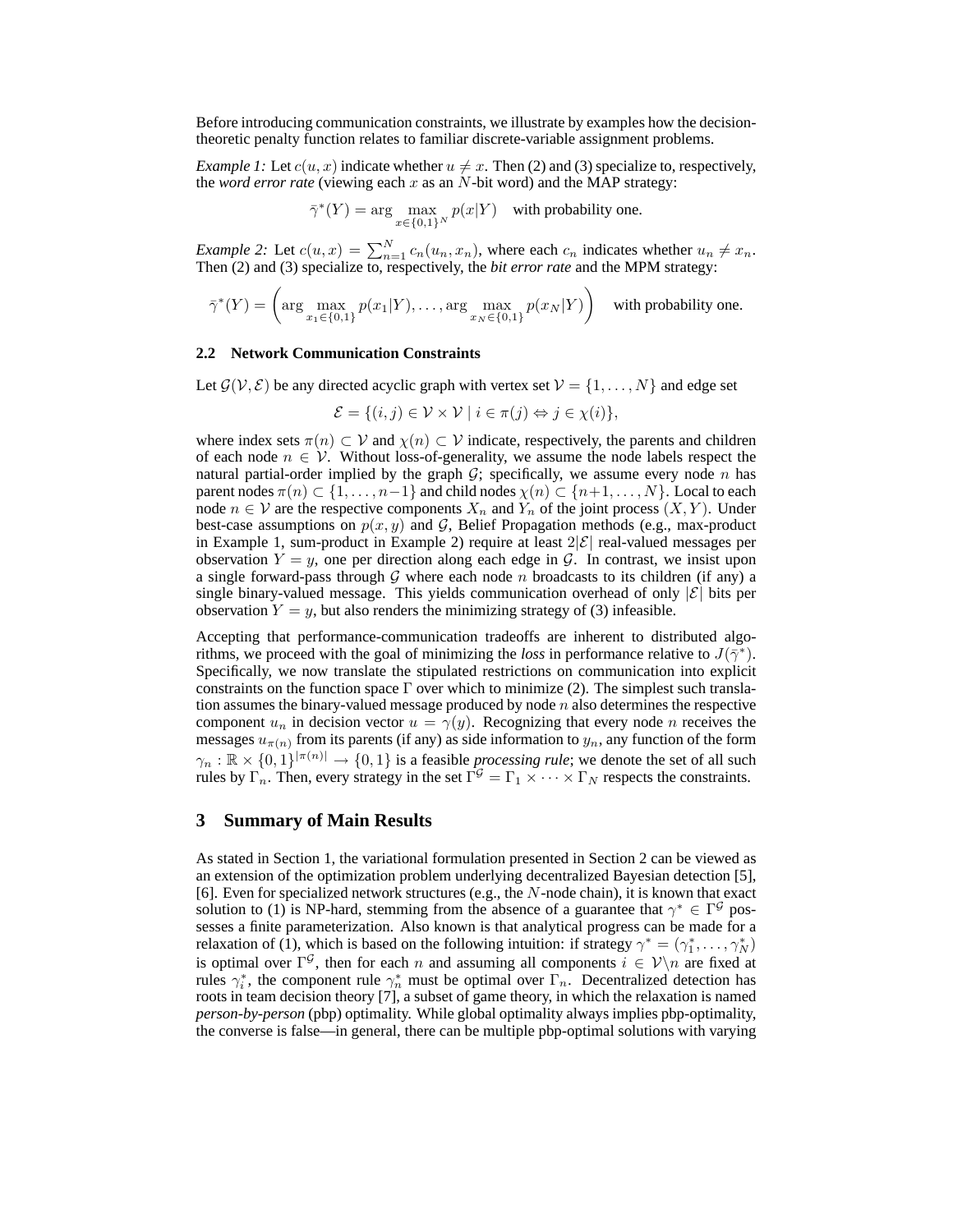penalty. Nonetheless, pbp-optimality (along with a specialized observation process) justifies a particular finite parameterization for the function space  $\Gamma^{\mathcal{G}}$ , leading to a nonlinear fixed-point equation and an iterative algorithm with favorable convergence properties. Before presenting the general algorithm, we illustrate its application in two simple examples.

*Example 3:* Consider the MPM assignment problem in Example 2, assuming  $N = 2$  and distribution  $p(x, y)$  is defined by positive-valued parameters  $\alpha$ ,  $\beta_1$  and  $\beta_2$  as follows:

$$
p(x) \propto \begin{cases} 1, & x_1 = x_2 \\ \alpha, & x_1 \neq x_2 \end{cases}
$$
 and  $p(y|x) = \prod_{n=1}^N \frac{1}{\sqrt{2\pi}} \exp \left[ -\frac{(y_n - \beta_n x_n)^2}{2} \right].$ 

Note that  $X_1$  and  $X_2$  are marginally uniform and  $\alpha$  captures their correlation (positive, zero, or negative when  $\alpha$  is less than, equal to, or greater than unity, respectively), while Y captures the presence of additive white Gaussian noise with signal-to-noise ratio at node  $n$ equal to  $\beta_n$ . The (unconstrained) MPM strategy  $\bar{\gamma}^*$  simplifies to a pair of threshold rules

$$
L_1(y_1) \sum_{u_1=0}^{u_1=1} \bar{\eta}_1^* = \frac{1+\alpha L_2(y_2)}{\alpha + L_2(y_2)} \quad \text{and} \quad L_2(y_2) \sum_{u_2=0}^{u_2=1} \bar{\eta}_2^* = \frac{1+\alpha L_1(y_1)}{\alpha + L_1(y_1)},
$$

where  $L_n(y_n) = \exp [\beta_n (y_n - \beta_n/2)]$  denotes the *likelihood-ratio* local to node *n*. Let  $\mathcal{E} = \{(1, 2)\}\$  and define two network-constrained strategies: *myopic* strategy  $\gamma^0$  employs thresholds  $\eta_1^0 = \eta_2^0 = 1$ , meaning each node *n* acts to minimize  $\Pr[U_n \neq X_n]$  as if in isolation, whereas *heuristic* strategy  $\gamma^h$  employs thresholds  $\eta_1^h = \eta_1^0$  and  $\eta_2^h = \alpha^{2u_1 - 1}$ , meaning node 2 adjusts its threshold as if  $X_1 = u_1$  (i.e., as if the myopic decision by node 1 is always correct). Figure 1 compares these strategies and a pbp-optimal strategy  $\gamma^k$ —only  $\gamma^k$  is both feasible and consistently "hedging" against all uncertainty i.e.,  $J(\gamma^0) \ge J(\gamma^k) \ge J(\bar{\gamma}^*)$ .



Figure 1. Comparison of the four alternative strategies in Example 3: (a) sketch of the decision regions in likelihood-ratio space, showing that network-constrained threshold rules cannot exactly reproduce  $\bar{\gamma}^*$  (unless  $\alpha = 1$ ); (b) bit-error-rate versus  $\beta_1$  with  $\alpha$  and  $\beta_2$  fixed, showing  $\gamma^h$  performs comparably to  $\gamma^k$  when  $Y_1$  is accurate relative to  $Y_2$  but otherwise performs worse than even  $\gamma^0$ (which requires no communication); (c) bit-error-rate versus  $\alpha$  with  $\beta_1$  and  $\beta_2$  fixed, showing  $\gamma^k$ uses the allotted bit of communication such that roughly 35% of the loss  $J(\gamma^0) - J(\bar{\gamma}^*)$  is recovered.

*Example 4:* Extend Example 3 to  $N > 2$  nodes, but assuming X is equally-likely to be all zeros or all ones (i.e., the extreme case of positive correlation) and  $Y$  has identicallyaccurate components with  $\beta_n = 1$  for all n. The MPM strategy employs thresholds  $\bar{\eta}_n^* = \prod_{i \in \mathcal{V} \setminus n} 1/L_i(y_i)$  for all n, leading to  $U = \bar{\gamma}^*(Y)$  also being all zeros or all ones; thus, its *cost distribution*, or the probability mass function for  $c(\bar{\gamma}^*(Y), X)$ , has mass only on the values 0 and N. The myopic strategy employs thresholds  $\eta_n^0 = 1$  for all n, leading to independent and identically-distributed (binary-valued) random variables  $c_n(\gamma_n^0(Y_n), X_n)$ ; thus, its cost distribution, approaching a normal shape as  $N$  gets large, has mass on all values  $0, 1, \ldots, N$ . Figure 2 considers a particular directed network G and, initializing to  $\gamma^0$ , shows the sequence of cost distributions resulting from the iterative offline algorithm—note the shape progression towards the cost distribution of the (infeasible) MPM strategy and the successive reduction in bit-error-rate  $J(\gamma^k)$ . Also noteworthy is the rapid convergence and the successive reduction in word-error-rate  $Pr[c(\gamma^{k}(Y), X) \neq 0]$ .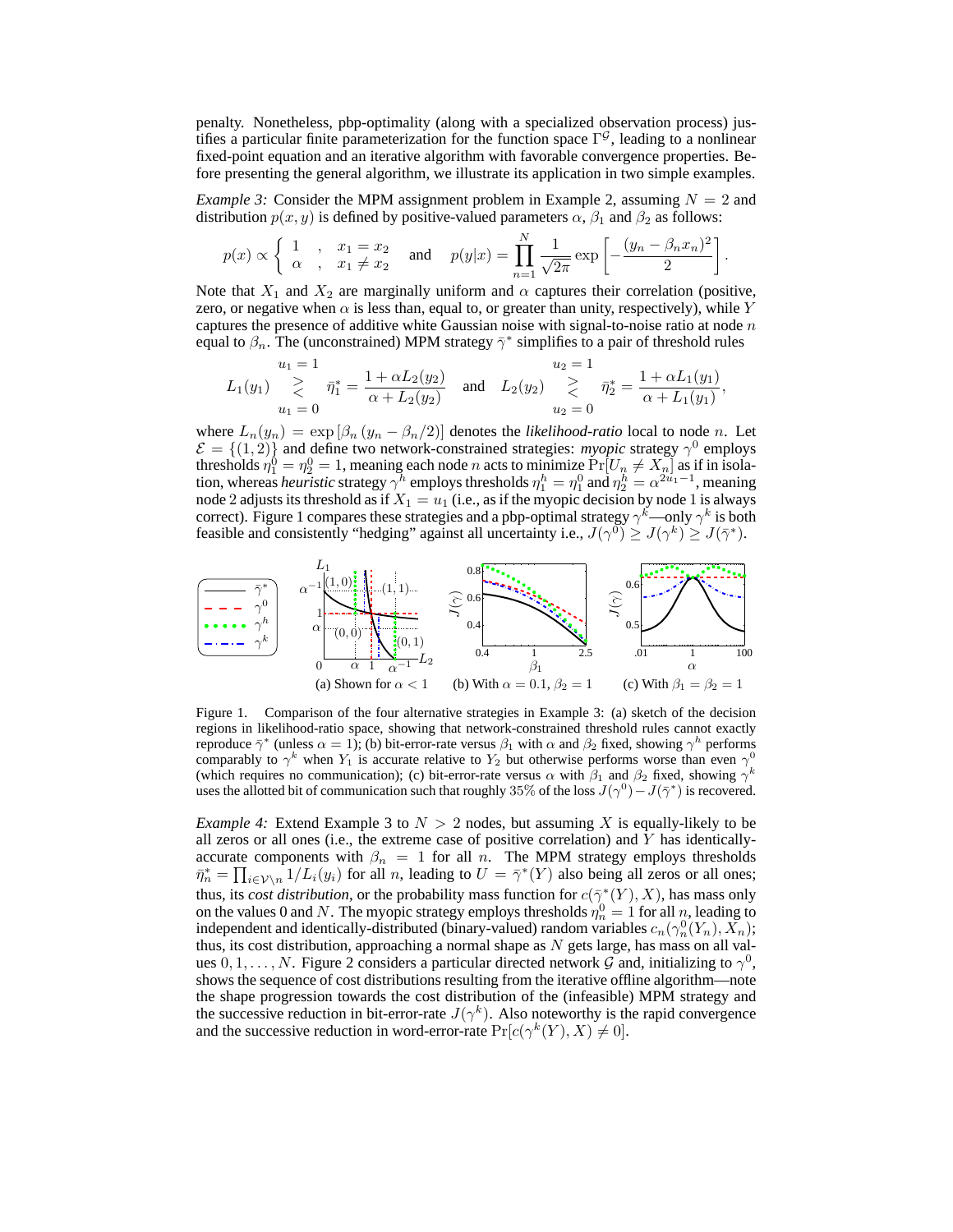

Figure 2. Illustration of the iterative offline computation given  $p(x, y)$  as described in Example 4 and the directed network shown ( $N = 12$ ). A Monte-Carlo analysis of  $\bar{\gamma}^*$  yields an estimate for its bit-error-rate of  $J(\bar{\gamma}^*) \approx 0.49$  (with standard deviation of 0.05)—thus, with a total of just  $|\mathcal{E}| = 11$ bits of communication, the pbp-optimal strategy  $\gamma^3$  recovers roughly 28% of the loss  $J(\gamma^0) - J(\bar{\gamma}^*)$ .

#### **3.1 Necessary Optimality Conditions**

We start by providing an explicit probabilistic interpretation of the general problem in  $(1)$ .

**Lemma 1** *The minimum penalty*  $J(\gamma^*)$  *defined in (1) is, firstly, achievable by a deterministic*<sup>1</sup> *strategy and, secondly, equivalently defined by*

$$
J(\gamma^*) = \min_{p(u|y)} \sum_{x \in \{0,1\}^N} p(x) \sum_{u \in \{0,1\}^N} c(u,x) \int_{y \in \mathbb{R}^N} p(u|y)p(y|x) dy
$$
  
subject to 
$$
p(u|y) = \prod_{n \in \mathcal{V}} p(u_n|y_n, u_{\pi(n)}).
$$

Lemma 1 is primarily of conceptual value, establishing a correspondence between fixing a component rule  $\gamma_n \in \Gamma_n$  and inducing a decision process  $U_n$  from the information  $(Y_n, U_{\pi(n)})$  local to node n. The following assumption permits analytical progress towards a finite parameterization for each function space  $\Gamma_n$  and the basis of an offline algorithm.

**Assumption 1** *The observation process Y satisfies*  $p(y|x) = \prod_{n \in \mathcal{V}} p(y_n|x)$ *.* 

**Lemma 2** *Let Assumption 1 hold. Upon fixing a deterministic rule*  $\gamma_n \in \Gamma_n$  *local to node n* (in correspondence with  $p(u_n|y_n, u_{\pi(n)})$  by virtue of Lemma 1), we have the identity

$$
p(u_n|x, u_{\pi(n)}) = \int_{y_n \in \mathbb{R}} p(u_n|y_n, u_{\pi(n)}) p(y_n|x) \, dy_n. \tag{4}
$$

Moreover, upon fixing a deterministic strategy  $\gamma \in \Gamma^{\mathcal{G}}$ , we have the identity

$$
p(u|x) = \prod_{n \in \mathcal{V}} p(u_n|x, u_{\pi(n)}).
$$
 (5)

Lemma 2 implies fixing component rule  $\gamma_n \in \Gamma_n$  is in correspondence with inducing the conditional distribution  $p(u_n|x, u_{\pi(n)})$ , now a probabilistic description that persists local to node *n* no matter the rule  $\gamma_i$  at any other node  $i \in \mathcal{V}\backslash n$ . Lemma 2 also introduces further structure in the constrained optimization expressed by Lemma 1: recognizing the integral over  $\mathbb{R}^N$  to equal  $p(u|x)$ , (4) and (5) together imply it can be expressed as a product of

 $<sup>1</sup>A$  randomized (or mixed) strategy, modeled as a probabilistic selection from a finite collection</sup> of deterministic strategies, takes more inputs than just the observation process Y . That deterministic strategies suffice, however, justifies "post-hoc" our initial abuse of notation for elements in the set Γ.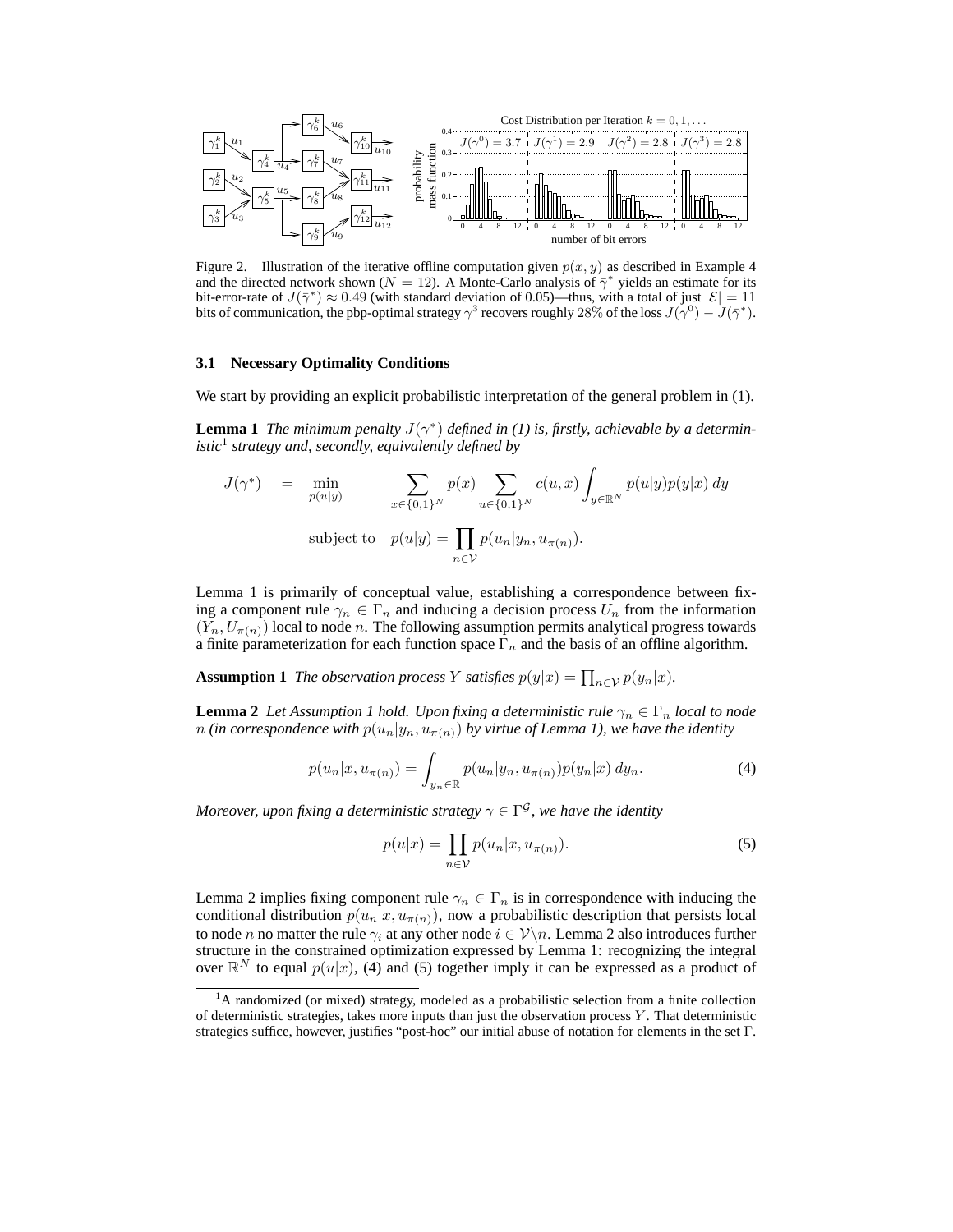component integrals, each over  $\mathbb R$ . We now argue that, despite these simplifications, the component rules of  $\gamma^*$  continue to be globally coupled.

Starting with any deterministic strategy  $\gamma \in \Gamma^{\mathcal{G}}$ , consider optimizing the *n*th component rule  $\gamma_n$  over  $\Gamma_n$  assuming all other components stay fixed. With  $\gamma_n$  a degree-of-freedom, decision process  $U_n$  is no longer well-defined so each  $u_n \in \{0,1\}$  merely represents a candidate decision local to node  $n$ . Online, each local decision will be made only upon receiving both the local observation  $Y_n = y_n$  and all parents' local decisions  $U_{\pi(n)} = u_{\pi(n)}$ . It follows that node  $n$ , upon deciding a particular  $u_n$ , may assert that random vector  $U$  is restricted to values in the subset  $\mathcal{U}[u_{\pi(n)}, u_n] = \{u' \in \{0, 1\}^N \mid u'_{\pi(n)} = u_{\pi(n)}, u'_n = u_n\}.$ Then, viewing  $(Y_n, U_{\pi(n)})$  as a composite local observation and proceeding in the manner by which (3) is derived, the pbp-optimal relaxation of (1) reduces to the following form.

**Proposition 1** *Let Assumption 1 hold. In an optimal network-constrained strategy*  $\gamma^* \in \Gamma^{\mathcal{G}}$ , for each *n* and assuming all components  $i \in \mathcal{V} \setminus n$  are fixed at rules  $\gamma_i^*$  (each in correspondence with  $p^*(u_i|x, u_{\pi(i)})$  by virtue of Lemma 2), the rule  $\gamma_n^*$  satisfies

$$
\gamma_n^*(Y_n, U_{\pi(n)}) = \arg\min_{u_n \in \{0,1\}} \sum_{x \in \{0,1\}^N} b_n^*(u_n, x; U_{\pi(n)}) p(Y_n | x) \quad \text{with probability one}
$$
\n
$$
(6)
$$

where, for each  $u_{\pi(n)} \in \{0,1\}^{|\pi(n)|}$ ,

$$
b_n^*(u_n, x; u_{\pi(n)}) = p(x) \sum_{u \in \mathcal{U}[u_{\pi(n)}, u_n]} c(u, x) \prod_{i \in \mathcal{V} \setminus n} p^*(u_i | x, u_{\pi(i)}).
$$
 (7)

Of note are (i) the likelihood function  $p(Y_n|x)$  is a finite-dimensional sufficient statistic of  $Y_n$ , (ii) real-valued coefficients  $b_n$  provide a finite parameterization of the function space  $\Gamma_n$  and (iii) the pbp-optimal coefficient values  $b_n^*$ , while still computable offline, also depend on the distributions  $p^*(u_i|x, u_{\pi(i)})$  in correspondence with all fixed rules  $\gamma_i^*$ .

## **3.2 Offline Message-Passing Algorithm**

Let  $f_n$  map from coefficients  $\{b_i; i \in \mathcal{V} \backslash n\}$  to coefficients  $b_n$  by the following operations:

- 1. for each  $i \in \mathcal{V} \backslash n$ , compute  $p(u_i|x, u_{\pi(i)})$  via (4) and (6) given  $b_i$  and  $p(y_i|x)$ ;
- 2. compute  $b_n$  via (7) given  $p(x)$ ,  $c(u, x)$  and  $\{p(u_i|x, u_{\pi(i)})$ ;  $i \in \mathcal{V} \backslash n\}$ .

Then, the simultaneous satisfaction of Proposition 1 at all  $N$  nodes can be viewed as a system of  $2^{N+1} \sum_{n \in \mathcal{V}} 2^{|\pi(n)|}$  nonlinear equations in as many unknowns,

$$
b_n = f_n(b_1, \dots, b_{n-1}, b_{n+1}, \dots, b_N), \quad n = 1, \dots, N,
$$
 (8)

or, more concisely,  $b = f(b)$ . The connection between each  $f_n$  and Proposition 1 affords an equivalence between solving the fixed-point equation  $f$  via a Gauss-Seidel iteration and minimizing  $J(\gamma)$  via a coordinate-descent iteration [9], implying an algorithm guaranteed to terminate and achieve penalty no greater than that of an arbitrary initial strategy  $\gamma^0 \leftrightarrow b^0.$ 

**Proposition 2** *Initialize to any coefficients*  $b^0 = (b_1^0, \ldots, b_N^0)$  *and generate the sequence*  ${b^k}$  *using a component-wise iterative application of* f *in (8) i.e., for*  $k = 1, 2, \ldots$ ,

$$
b_n^k := f_n(b_1^{k-1}, \dots, b_{n-1}^{k-1}, b_{n+1}^k, \dots, b_N^k), \quad n = N, N-1, \dots, 1.
$$
 (9)

If Assumption 1 holds, the associated sequence  $\{J(\gamma^k)\}$  is non-increasing and converges:

$$
J(\gamma^{0}) \geq J(\gamma^{1}) \geq \cdots \geq J(\gamma^{k}) \to J^{*} \geq J(\gamma^{*}) \geq J(\bar{\gamma}^{*}).
$$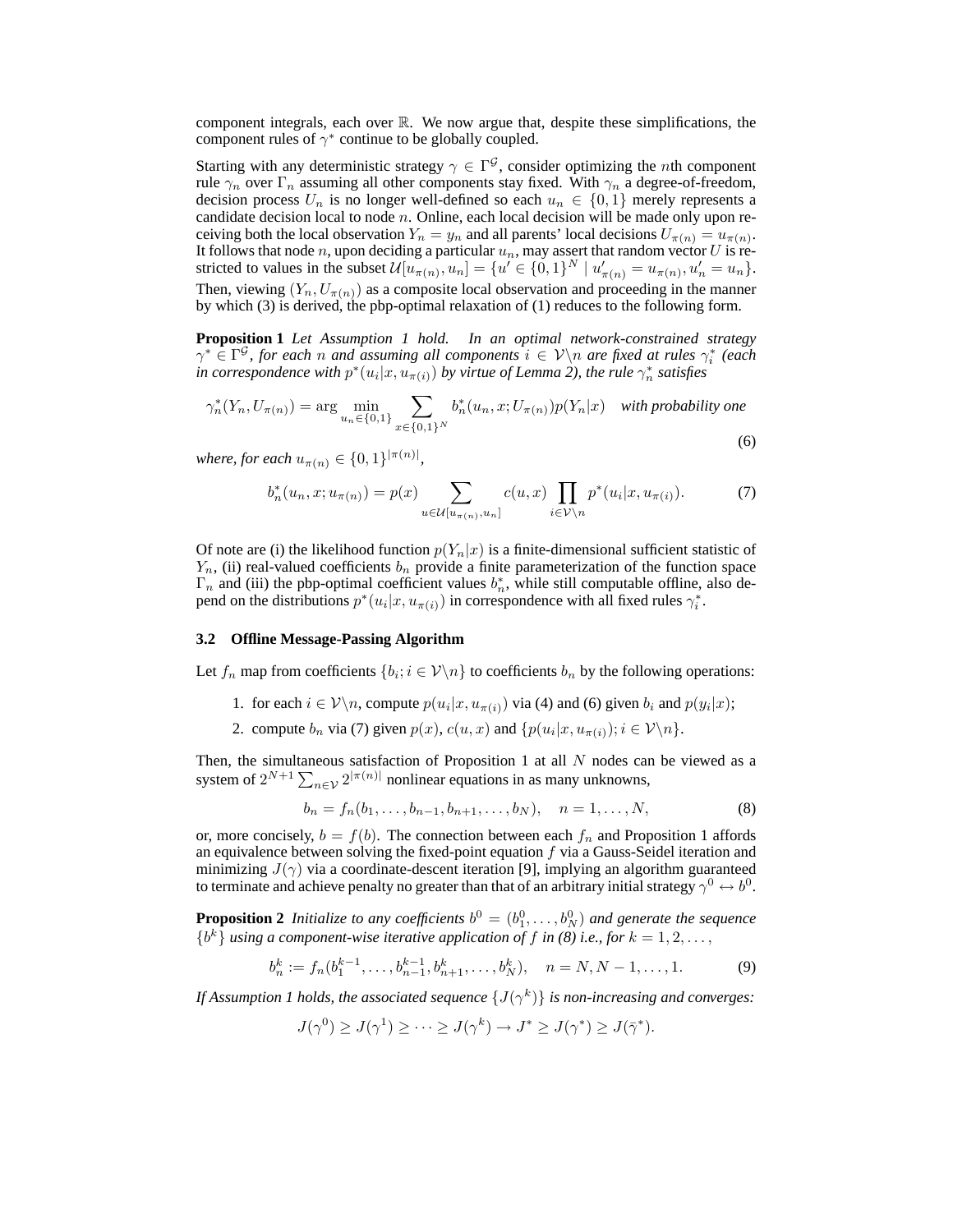Direct implementation of (9) is clearly imprudent from a computational perspective, because the transformation from fixed coefficients  $b_n^k$  to the corresponding distribution  $p^k(u_n|x, u_{\pi(n)})$  need not be repeated within every component evaluation of f. In fact, assuming every node *n* stores in memory its own likelihood function  $p(y_n|x)$ , this transformation can be accomplished locally (cf. (4) and (6)) and, also assuming the resulting distribution is broadcast to all other nodes before they proceed with their subsequent component evaluation of  $f$ , the termination guarantee of Proposition 2 is retained. Requiring every node to perform a network-wide broadcast within every iteration  $k$  makes (9) a decidedly global algorithm, not to mention that each node n must also store in memory  $p(x, y_n)$ and  $c(u, x)$  to carry forth the supporting local computations.

**Assumption 2** The cost function satisfies  $c(u, x) = \sum_{n \in \mathcal{V}} c_n(u_n, x)$  for some collection *of functions*  $\{c_n : \{0,1\}^{N+1} \to \mathbb{R}\}$  *and the directed graph*  $\mathcal G$  *is tree-structured.* 

**Proposition 3** *Under Assumption 2, the following two-pass procedure is identical to (9):*

• *Forward-pass at node n: upon receiving messages from all parents*  $i \in \pi(n)$ *, store them for use in the next reverse-pass and send to each child*  $j \in \chi(n)$  *the following messages:* 

$$
P_{n\to j}^k(u_n|x) := \sum_{u_{\pi(n)} \in \{0,1\}^{|\pi(n)|}} p^{k-1} \left( u_n|x, u_{\pi(n)} \right) \prod_{i \in \pi(n)} P_{i \to n}^k(u_i|x). \tag{10}
$$

• *Reverse-pass at node n: upon receiving messages from all children*  $j \in \chi(n)$ *, update* 

$$
b_n^k(u_n, x; u_{\pi(n)}) := p(x) \prod_{i \in \pi(n)} P_{i \to n}^k(u_i | x) \left( c_n(u_n, x) + \sum_{j \in \chi(n)} C_{j \to n}^k(u_n, x) \right) \tag{11}
$$

and the corresponding distribution  $p^k(u_n|x,u_{\pi(n)})$  via (4) and (6), store the distribution *for use in the next forward pass and send to each parent*  $i \in \pi(n)$  *the following messages:* 

$$
C_{n\to i}^k(u_i, x) := \sum_{u_n \in \{0,1\}} p(u_n | x, u_i) \left( c_n(u_n, x) + \sum_{j \in \chi(n)} C_{j\to n}^k(u_n, x) \right), \quad (12)
$$

$$
p(u_n | x, u_i) = \sum_{u_{\pi(n)} \in \{u' \in \{0,1\}^{|\pi(n)|} | u'_i = u_i\}} p^k (u_n | x, u_{\pi(n)}) \prod_{\ell \in \pi(n) \backslash i} P_{\ell \to n}^k (u_\ell | x).
$$

An intuitive interpretation of Proposition 3, from the perspective of node  $n$ , is as follows. From (10) in the forward pass, the messages received from each parent define what, during subsequent online operation, that parent's local decision means (in a likelihood sense) about its ancestors' outputs and the hidden process. From (12) in the reverse pass, the messages received from each child define what the local decision will mean (in an expected cost sense) to that child and its descendants. From (11), both types of incoming messages impact the local rule update and, in turn, the outgoing messages to both types of neighbors. While Proposition 3 alleviates the need for the iterative global broadcast of distributions  $p^k(u_n|x, u_{\pi(n)})$ , the explicit dependence of (10)-(12) on the full vector x implies the memory and computation requirements local to each node can still be exponential in N.

**Assumption 3** *The hidden process* X *is Markov on* G, or  $p(x) = \prod_{n \in \mathcal{V}} p(x_n | x_{\pi(n)})$ , and *all component likelihoods/costs satisfy*  $p(y_n|x) = p(y_n|x_n)$  *and*  $c_n(u_n, x) = c_n(u_n, x_n)$ .

**Proposition 4** *Under Assumption 3, the iterates in Proposition 3 specialize to the form of*

$$
b_n^k(u_n, x_n; u_{\pi(n)})
$$
,  $P_{n \to j}^k(u_n|x_n)$  and  $C_{n \to i}^k(u_i, x_i)$ ,  $k = 0, 1, ...$ 

and each node  $n$  need only store in memory  $p(x_{\pi(n)},x_n,y_n)$  and  $c_n(u_n,x_n)$  to carry forth *the supporting local computations. (The actual equations can be found in [8].)*